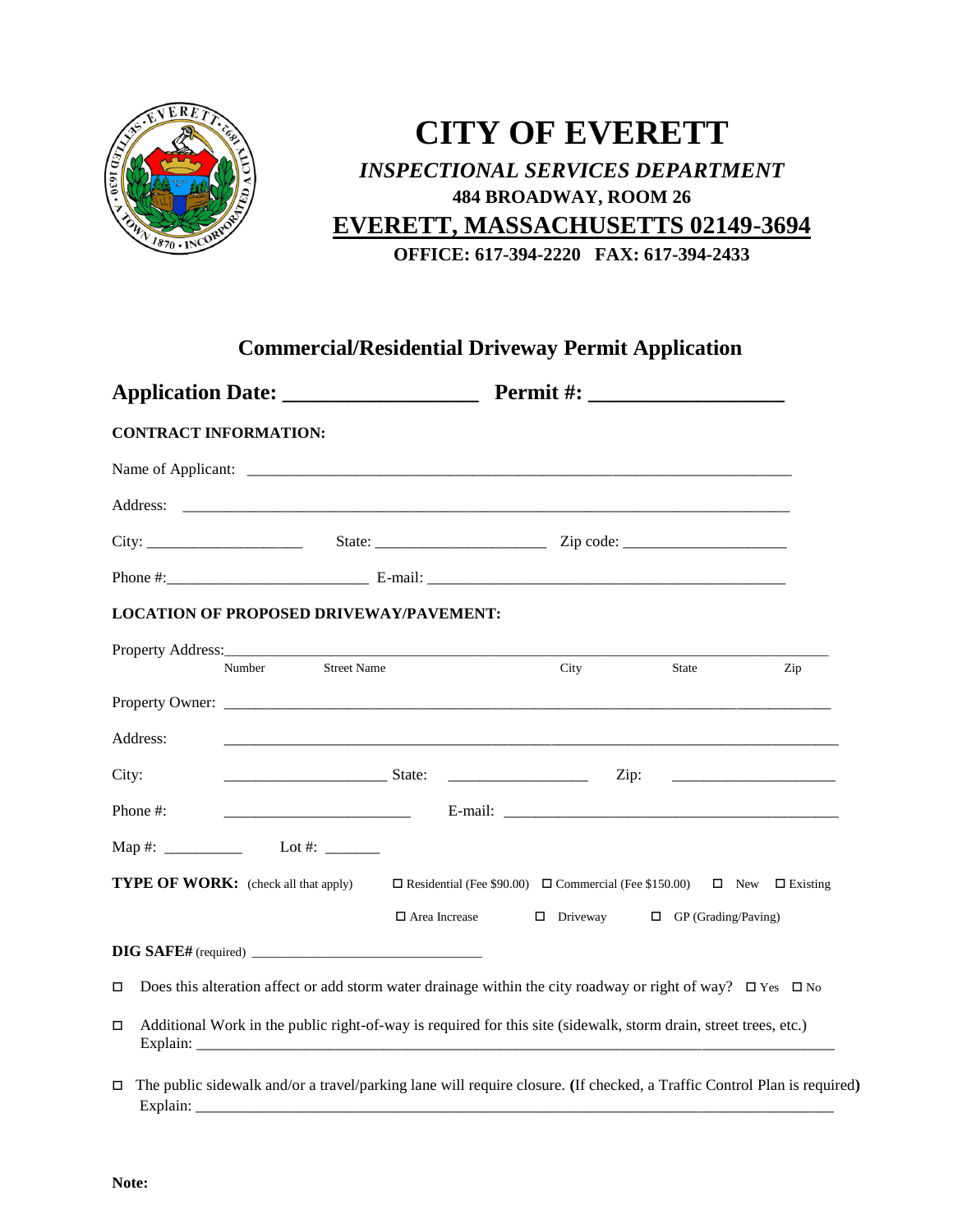**Residential applications: Require a sketch plan (3 copies) with dimensions indicating both existing and proposed limits of pavement, including elevations and water runoff.** 

**Commercial applications: Require detailed plans and computations (3 copies) completed and stamped by a registered design professional for both existing and proposed limits of pavement. If the proposed pavement will not affect the city/road drainage system, a statement of no impact shall be submitted and stamped by a registered design professional. Plans must show all trees, lights, utility poles, hydrants, etc. In addition, please include three (3) photographs of proposed driveway site.**

*Date*

*Print Name Applicant Signature*

| <b>CITY DEPARTMENT APPROVALS</b> |                                                                                              |  |                                                                                            |       |  |  |
|----------------------------------|----------------------------------------------------------------------------------------------|--|--------------------------------------------------------------------------------------------|-------|--|--|
|                                  |                                                                                              |  |                                                                                            |       |  |  |
|                                  |                                                                                              |  |                                                                                            |       |  |  |
| 1.                               |                                                                                              |  | <b>Public Work Engineering Division</b> (Signature Required for Commercial and Residential |       |  |  |
|                                  | Application)                                                                                 |  |                                                                                            |       |  |  |
|                                  | Approved $\Box$ Denied<br>0                                                                  |  |                                                                                            | Date: |  |  |
|                                  |                                                                                              |  |                                                                                            |       |  |  |
|                                  | <b>Bond Received</b><br>п                                                                    |  | $\Box$ Insurance Cert Received                                                             |       |  |  |
| $2_{\bullet}$                    | <b>Building Commissioner</b> (Signature Required for Commercial and Residential Application) |  |                                                                                            |       |  |  |
|                                  | Approved $\Box$ Denied<br>□                                                                  |  | Signature:                                                                                 | Date: |  |  |
|                                  |                                                                                              |  |                                                                                            |       |  |  |
|                                  | $\Box$ Zoning Review Approved $\Box$ Insurance Cert Received                                 |  |                                                                                            |       |  |  |
|                                  |                                                                                              |  |                                                                                            |       |  |  |
|                                  |                                                                                              |  |                                                                                            |       |  |  |